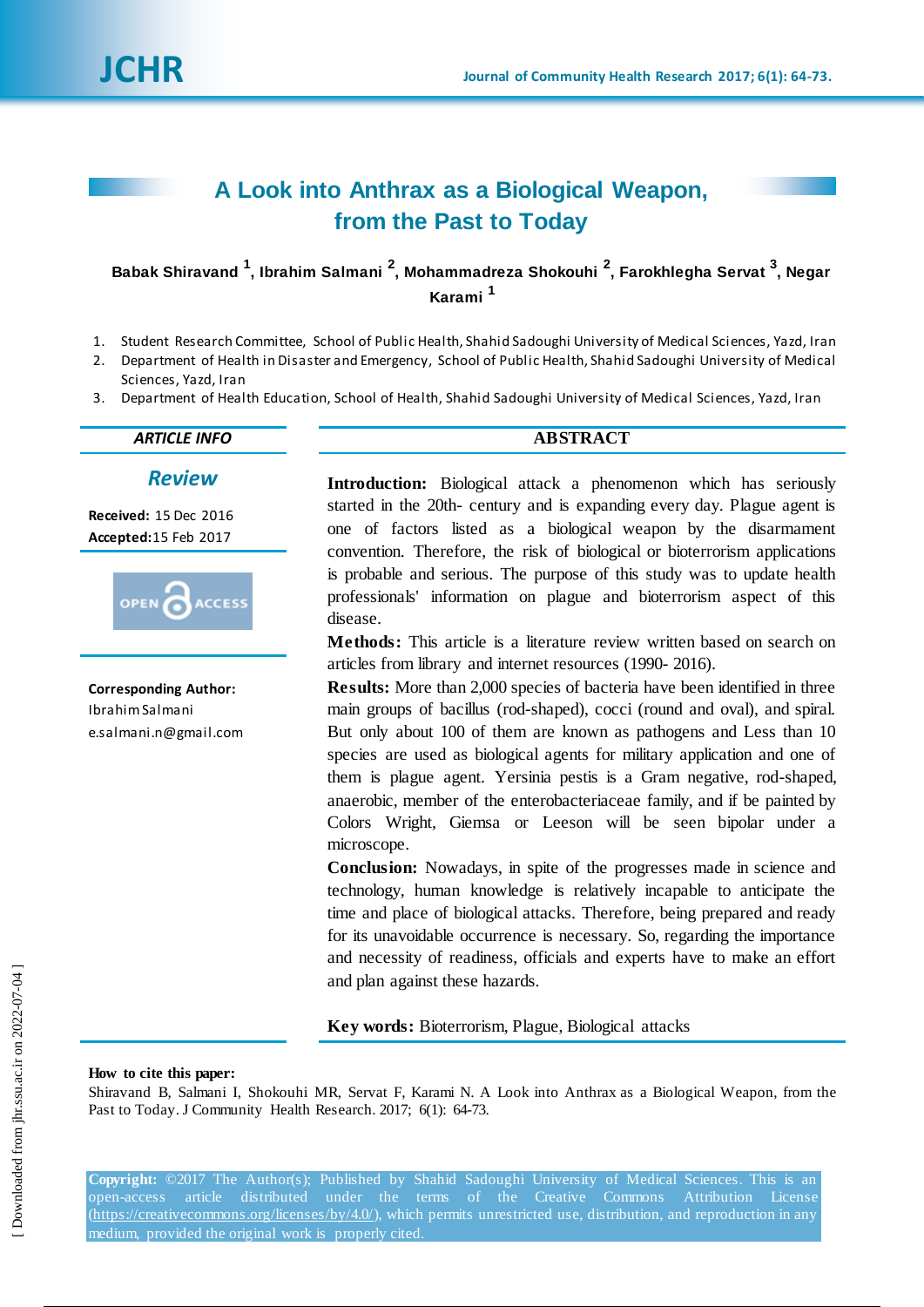## **Introduction**

Bioterrorism refers to abusing microbial, viral, and parasitic or their byproducts to intimidate or destruct human beings, animals, or plants. As defined by the international police in 2007 bioterrorism refers to releasing biological or toxic agents aimed at killing or injuring humans, animals, and plants with a prior intention to terrorize into, intimidate, and compel a government or a group of people to do something or fulfil social or political demands <sup>[\(1\)](https://translate.googleusercontent.com/translate_f#_ENREF_1)</sup>. The history of biological warfare goes back to many years ago. During World War I, German army contaminated animals' feed and sent for allies. Sheep were exported from Romania to Russia with Anthrax bacillus and Burkholderia mallei (Glanders agent) and 4500 mules belonging to French cavalry with Burkholderia mallei  $(2, 3)$  $(2, 3)$ . Argentinian livestock, supposed to be used by allied forces were also infected with Bacillus anthracis and Burkholderia mallei agents, as a result, more than 200 mules were lost from 1917 to 1918  $(4)$ .

From 1932 to 1945, Japan founded the biological weapons program in Harbin, China. Accordingly, 150 buildings, 5 garrisons equipped with satellite systems, and about 3,000 specialists and scientists were prepared. At least 11 states of China were attacked. Most aicroorganisms used included Bacillus anthracis, Neisseria meningitidis, Vibrio cholerae, Yersinia pestis, and Shigella species. Food and drinking water were contaminated; bacterial cultures were thrown toward houses and poisonous gases were sprayed by planes. In the meantime, about 15 million fleas infected with plague on average per attack were thrown out of aircrafts. Thousands of prisoners were killed from experimental infection. About 10 thousand wounded and 1,700 killed were seen among the Japanese troops and about 270 thousands of people were killed in rural areas  $(5)$ . From 1942 to 1969, the US founded the biological weapons program in Fort Detrick in Maryland with experimental sites in Mississippi and Utah. Sites specialized to produce microorganisms were located in Terhaut, Indiana, and Pine Bluff in Arkansas, Maryland. Armed and stored biological

agents included Bacillus anthracis, botulinum toxin, Francisella tularensis, Staphylococci B, Swiss Brucella, Coxiella burnetii, Anthroxin, and Venezuelan equine encephalitis viruses  $(5)$ . In the 1940s, experts continued their activities to extend their ability through biological weapons produced by Bacillus anthracis. After the experiences of microbial bombs explosion in a small island called Gruinard in north coast of Scotland, the island was dangerously contaminated and became unsafe, while spores resistant of Bacillus anthracis remained in the island and subsequently in 1986, the island was cleaned using sea water and high volumes of formalin with very high costs  $(1, 5)$  $(1, 5)$ .

In 1970, The World Health Organization estimated that 50 kg of B. anthracis distributed within a population of 5 million people could lead to contamination of 125,000 and the death of 95,000 people. The largest epidemic outbreak of anthrax in Zimbabwe occurred between 1979 - 1985 with about 10,000 cases. From 1976 to 1900, 18 cases of inhalation anthrax were reported in the United States America and that the most serious complications have been observed in this type  $(6)$ . In 1993, a group attributed to the Shirinkyo religion used the microorganisms in an unsuccessful attempt in Tokyo that did not result in any casualties  $(7)$ .

The most important bioterrorism event in the new millennium was the spread of letters containing anthrax spores (agent causing anthrax) in America. On 18 September 2001, the first case of cutaneous anthrax was observed due to letters containing anthrax spores; however, the patients were cured through taking antibiotics. By this time, the number of cutaneous anthrax cases increased until October, when two cases of respiratory anthrax were reported as the first respiratory anthrax cases in recent years in America. It was followed by Robert Stevens' failure to survive the deadly disease which made him the first victim of bioterrorism in the new millennium [\(8\)](https://translate.googleusercontent.com/translate_f#_ENREF_8). From this date onwards, the number of contaminated letters sent to different parts of America, including the Senate also increased and as a result the number of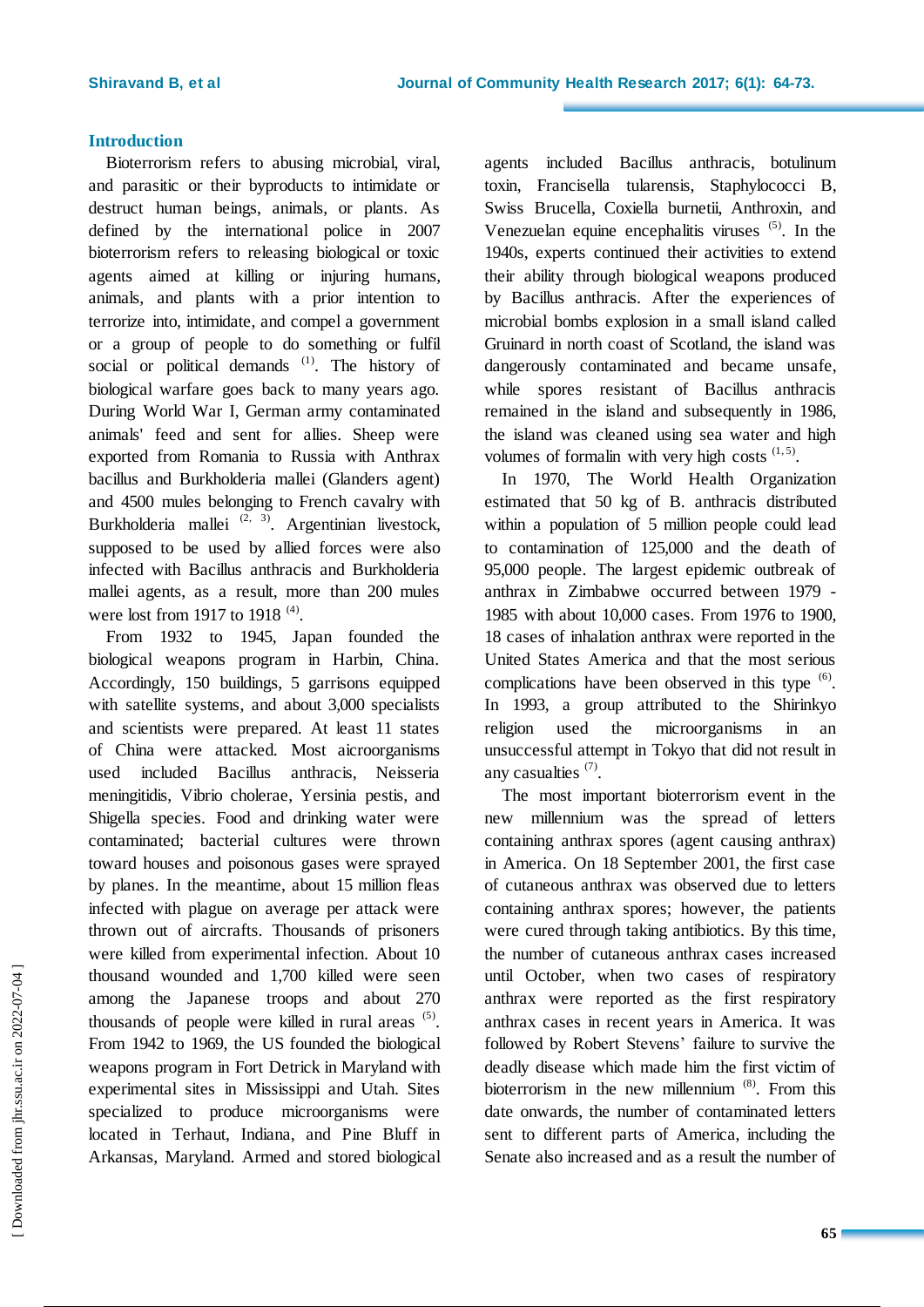victims was also on the rise. In mid-October, again two post office employees died due to respiratory anthrax and approximately many federal offices were closed indefinitely. In late October, The Ministry of Health began administering the Ciprofloxacin antibody in a 10-day period to more than 2,200 post office employees, vaccines were also administered among the army and military forces  $^{(9)}$  $^{(9)}$  $^{(9)}$ .

After occurrence of this predesigned event, the neoconservative government, having a suitable pretext provided research centers with outpouring of public funds for countering biological threats of terrorist groups such as al-Qaeda to apparently provide solutions to deal with these attacks. To enjoy the flood of money, many organizations that worked on infectious diseases associated their work with bioterrorism and conducted a wide range of research and experiments, the results of which will appear in near future. In the American biological security rating system, degree 4 is given to the most dangerous experiments and laboratories. Before September 11, there were only five laboratories with the highest degree of biological security, i.e., grade 4, actively studying lethal biological agents. However, in 2009, the number rose upward to 15, this trend has been increasing since then and further laboratories are under construction. Right now, there are over 400 active research centers with biological security levels of 3 and 4 in America with the ability to produce agents such as anthrax bacteria and its products. More than 14,000 people are working in such institutes on production of such fatal agents. Most of these centers work for the private sector and have to economically accept politicians' projects <sup>[\(10\)](https://translate.googleusercontent.com/translate_f#_ENREF_10)</sup>. Spore-forming bacterium called Bacillus anthracis caused Anthrax<sup>(11)</sup>. Animals and human beings can be infected by this disease in the case of being in contact with infected animals or their byproducts such as wool, hair, skin, and bone. Further, being exposed to whiting inhalation sprays used in wool spinning factories or intentional release of spores by bioterrorist, and eating contaminated materials can lead to contagion. This disease not only causes death in animals and paves

**66**

 [\[ Downloaded from jhr.ssu.ac.ir on 2022-0](https://jhr.ssu.ac.ir/article-1-356-en.html)7-04 ] Downloaded from jhr.ssu.ac.ir on 2022-07-04 ] the way for economic and political affiliation, but also, increases mortality in humans  $(12)$ . In addition, nowadays it is considered as one of the powerful "bioterrorism" weapons.

Methods: This paper as a review article is written after search in websites such as Google, Pubmed, and Googlescholar. The words Bioterrorism, Bioweapon, and Anthrax were used in searching.

## **Results**

Bacillus anthracis is spores generator non-motile aerobic bacillus which belongs to Bacillaceae in two forms of vegetative and spore  $(12)$ . There is significant differences between vegetative and spore forms of anthrax' resistance. So that vegetative forms of bacteria do not have much resistance against heat and chemical materials and lose their lives at a temperature of 55 ° C within an hour  $(13)$ . If animal carcasses infected with anthrax be in the summer heat at a temperature of around 30-28 ° C all anthrax bacilli included in it will be lost within 80 hours and organisms activity will be stopped if this takes place in temperature of 5-10° C. Growth forms of anthrax bacilli can be found in carcasses up to 4-3 weeks  $(13)$ . When animal carcasses come into contact with the ground, the ground is infected by these bacteria, but in ambient temperatures around 20 $\degree$  C or less, they may be ruined by other organisms in the soil due to their low speed of sporing before it takes place. However, if the ambient temperature is high, the spores are formed quickly and continue to survive (13) . Anthrax bacillus spores, in contrast to their growth form are largely resistant to all drugs. For example, disinfectant, such as mercuric chloride has only bacteriostatic properties against it. So that mercuric chloride 1.0 % which was a strong disinfectant does not have a negligible effect on spores. It seems that oxide materials' effect on anthrax spores will be more so that potassium permanganate 4 % within 15 minutes and hydrogen peroxide 4 % within an hour will end spores' lives. Formaldehyde also has an effect on spores and is used in industry to disinfect wool and animal hair  $(13)$ . Anthrax spores usually will be lost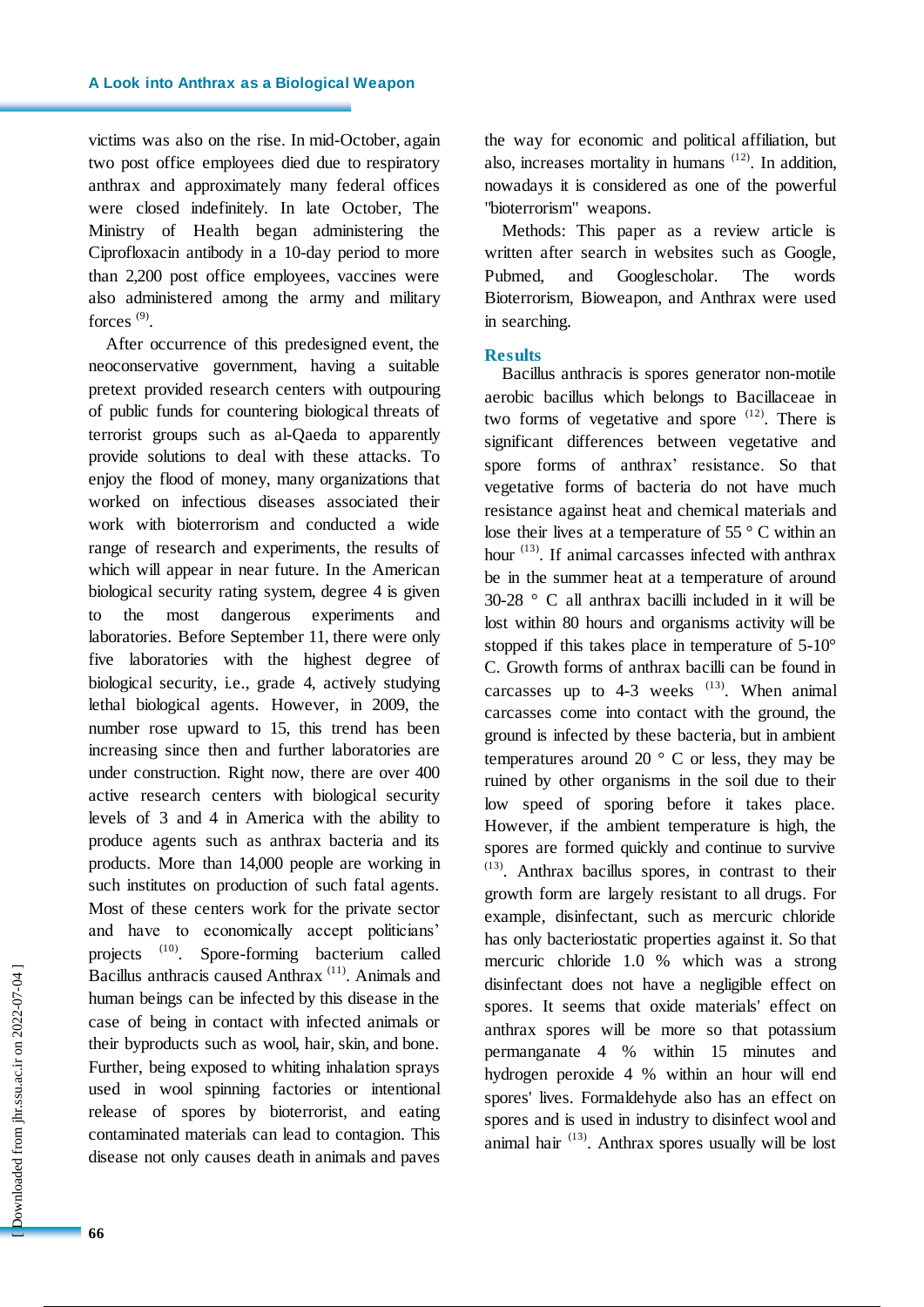at a temperature of 150 ˚C within one hour and boiling for 15 minutes terminate their life. Spores will show high resistance in very cold environments and survive for several years at a temperature of  $-5$  to  $-75^{\circ}$ C, they sometimes survive in laboratory stained Lam for many years. Dry anthrax spores survive from a season to another one for several years in fields and some years later they will make disease and death in animals which feed from the environment  $(13)$ . Anthrax bacillus rapidly produce spores at a temperature of 32 ° C and higher, while the speed of sporing is low at temperatures below 20  $\degree$  C <sup>(13)</sup>. This disease will be presented as cutaneous, gastrointestinal, pulmonary, injectable, and rarely meningitis anthrax<sup>(14)</sup>.

Cutaneous anthrax: A large part of endemic anthrax cases is skin type produced as a result of close contact with the skin, eyes, bones, and other

grazing products of contaminated animals  $(15)$ . This disease will be present as small papules at the entry point of bacilli followed by a 3-10 days of skin incubation period and will turn to vesicle after a few days, it makes its surrounding red and engulfed. Then, black area appears in the central part of vesicle within a few days. A mired ulcer with a black scar in the middle of it will appear which will be separated during 1-3 weeks. However, sometimes cutaneous anthrax is accompanied with the formation of urine, edema, high fever, and toxemia that is known as malignant edema. It must be mentioned that antibiotic treatment has no effect on progression of cutaneous anthrax lesion and can only prevent from secondary septicemia and infection  $(16, 17)$ . Cutaneous anthrax is common in Asia and Africa but rarely seen in America<sup>(15)</sup>.



**Figrue 1.** Skin anthrax: lesion on a man's arm who has been infected 6 days ago. Extensive edema and bleeding urine are the lesion's typical before formation of black scar<sup>(18)</sup>.

If lesion be in lower part of face or neck, obtained edema can surround the neck, push the chip, involve laryngeal, it will lead to breathing difficulties, choking, and finally tracheotomy will be needed. Most lesions will improve and leave negligible effects. But lesions on the jaw and eye, sometimes turned to gangrenous, which eventually needs plastic surgery. Patients, who see a doctor too late, may suffer from blood circulation collapse, intestinal severe bleeding, and hemorrhagic mediastinitis. But those who refer to their doctor on time will response to the medical attention, immediately. Although sometimes it takes several weeks until the scar is removed from its place, but after treatment with penicillin, anthrax bacilli is completely destroyed within 1-2 days, and the lesion is not found  $(19)$ . The rate of death from meningitis and anthrax, in spite of appropriate treatment, is approximately 100  $%$   $^{(8)}$ . Also, pulmonary mortality rate is about 100-80 and the type of gastrointestinal is 75-25 %, if Cutaneous anthrax is left untreated, in 20 -25 % of cases it would be fatal  $^{(20)}$ .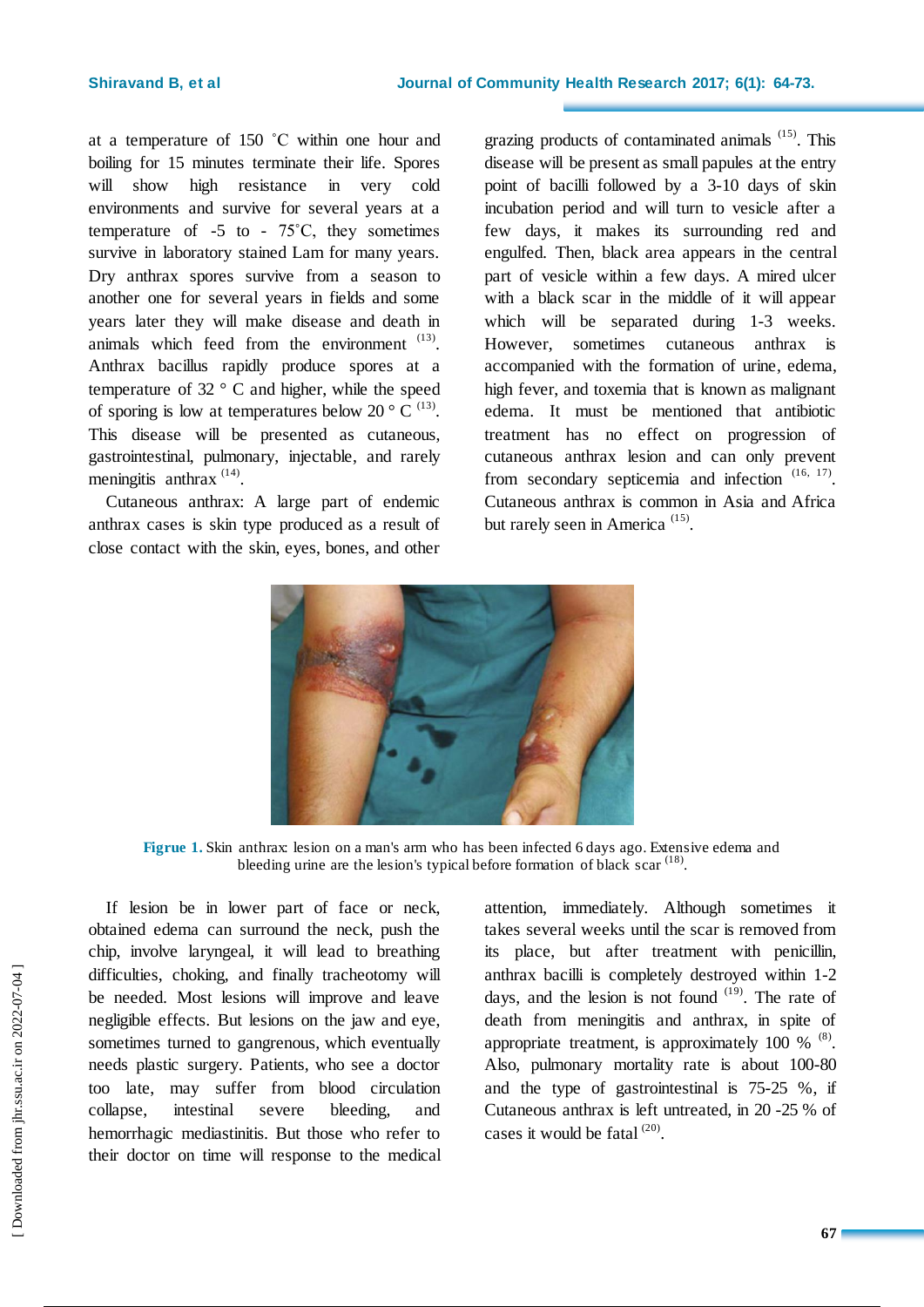## **A Look into Anthrax as a Biological Weapon**

Anthrax: The disease is caused by consuming raw or inadequately baked meat and is associated with severe abdominal pain with fever and signs of septicemia. The incubation period is about 1-7 days. Gastrointestinal anthrax may occur in the forms of oral, pharyngeal, and abdominal. Obstruction of throat is usually presented with lesions in the base of tongue with difficulty in swallowing (dysphagia), fever, and swollen of lymph nodes in the neck. Inflammation in lower part of intestinal nausea, specifically causes nausea, loss of appetite, and fever with abdominal pain, blood vomiting (hematemesis), and bloody diarrhea. Hemorrhagic meningitis is seen in 50 % of cases. Chest radiography at the end of disease course may show mediastinal widening. Pleural effusion of blood is also seen at this stage. Gastrointestinal anthrax fatality rate sometimes reaches to 100 % and its most important causes are loss of body fluids, electrolyte imbalance, and shock  $(21, 22)$ .





Inhalation anthrax (regarded as a bioterrorism):

It is used more than other types of anthrax bioterrorism. When spores less than 5 microns of this bacillus are inhaled into the respiratory tract, inhaled anthrax occurs (18). The disease starts with an introductory course like respiratory tract viral infection. Then it causes hypoxia and dyspnea associated with wide mediastinum on chest radiographs and is considered as deadliest clinical form of this disease. The disease is caused by

inhalation of 8-50 thousand spores of Bacillus anthracis. The incubation period in humans is about 7-1 days, but sometimes it takes up to 60 days. Factors such as hosting, the number of spores inhaled, chemoprophylaxis, and latent period affect the disease. Initial symptoms include fever, muscle aches, and malaise mode that may progress to respiratory failure, shock, and meningitis may occur along with  $(14)$ .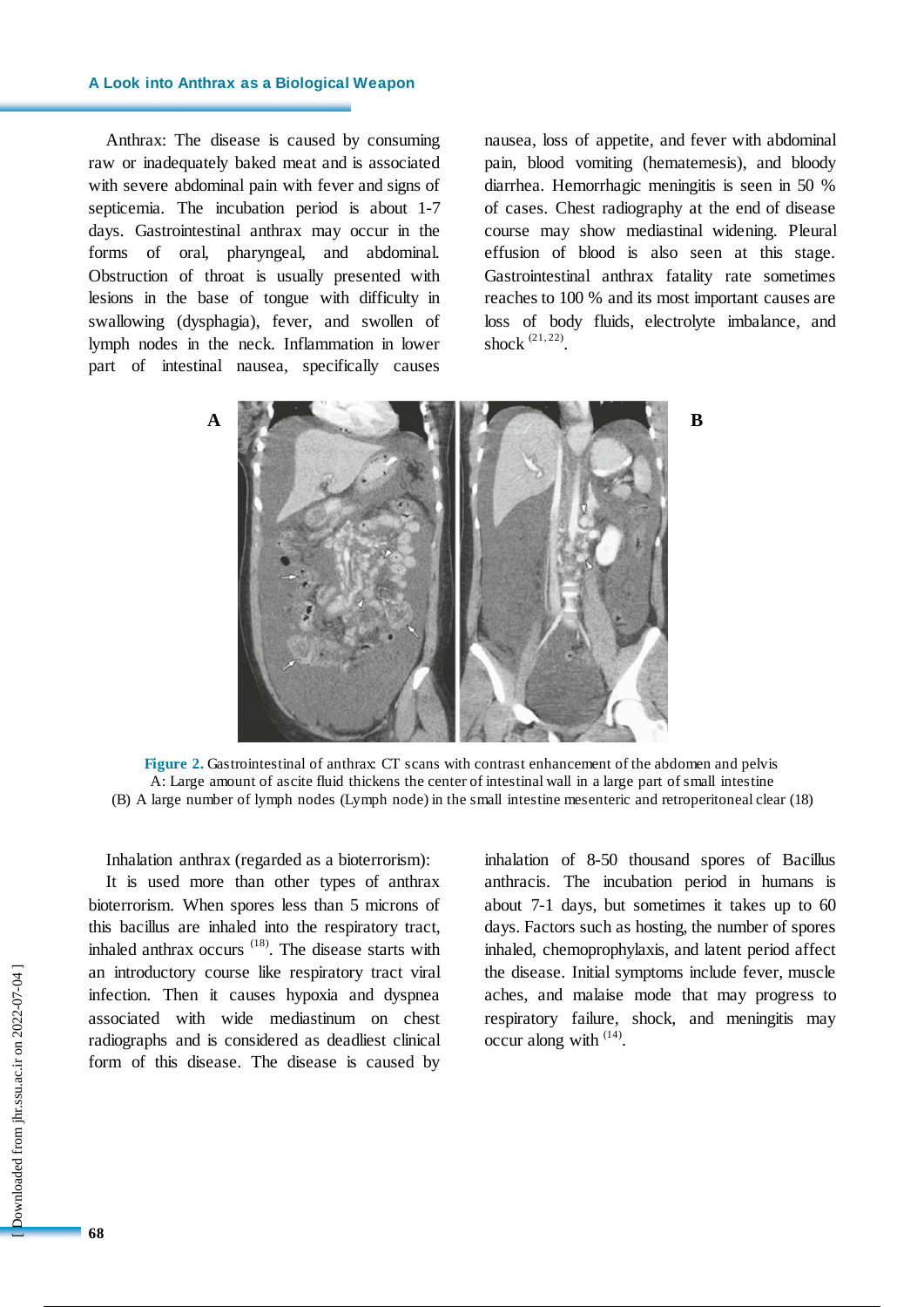

**Figure 3.** Anthrax inhalation. CT scan with contrast enhancement from patients with inhalation anthrax disease suffering from parenchymal of lung umbilical

A: Broadening the mediastinum, inguinal lymphadenopathy, lung effusion. B: Diseases of air spaces around Bronchial, especially on the right side

C-E: Histopathologic slices of soft tissue around the lung navel from patients with vessel bleeding around the bronchi and necrosis in Autopsy (18).

Injectable Anthrax: In recent years, the spread of anthrax among injecting drug users has led to identification of another type of disease called injectable anthrax which is marked by severe infection of soft tissue. So far, fewer than 100 cases of different injectable anthrax have been reported in areas such as UK and Germany (23, 24).

Global, regional, and geographical distribution of the disease:

Anthrax has global transition, only its transfer way and rate is different in different countries. About 80 % of reported cases in the United States was related to the industry and 20 % was in relation to agriculture, still no digestive anthrax has been reported. However, according to the CDC report in 2001, cases of inhalational anthrax resulted from bioterrorism-related have occurred in that country  $(22)$ . Annually about 20000 - 2000 cases of anthrax have been reported around the world <sup>(12)</sup>. The final anthrax bacillus reservoir is soil.

Sources, storage, and transmission capabilities period**:** In western countries, where cases of industrial diseases are more prevalent, the origin of the disease is claimed to include goat hair, wool, hides, skins, and bones which entered their country from Asian countries (9). The life cycle of this Basil in soil is poorly understood, but it is obvious that simple contact of animals with soil containing spores of Bacillus, cannot cause infection, the spores should take the growth stage in soil, and multiply in sufficient numbers. Environmental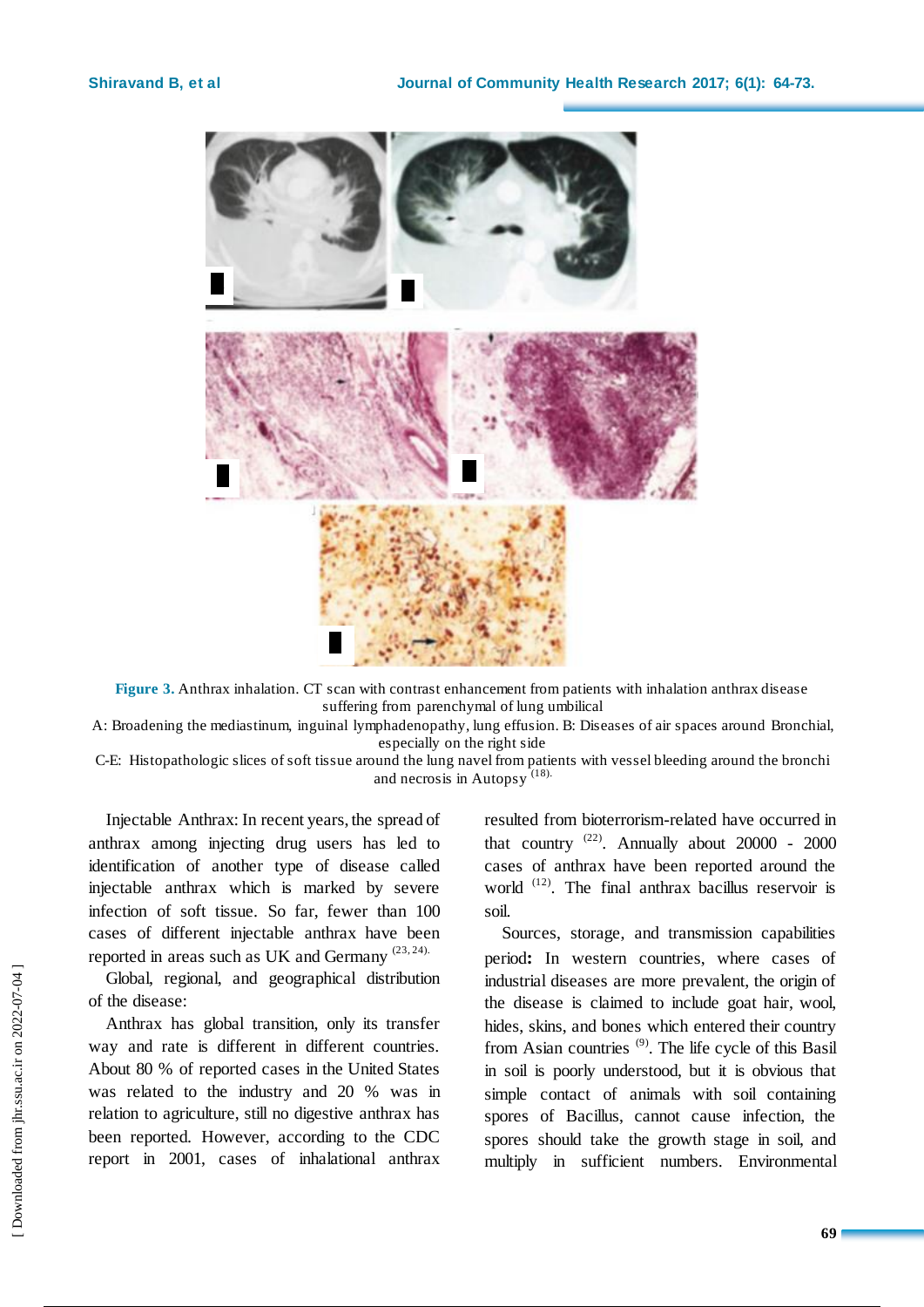conditions in early spring cause favorable opportunities of pathogenicity  $(16)$ . If the environmental factors be favorable to proliferation of bacteria, anthrax bacilli, and anthrax bacilli can survive in soil for several years and reproduce regularly. Meanwhile, according to a report in one of the laboratories the spores were found after 60 years in dry soil  $(16)$ .

The measures taken during bioterrorism attacks, epidemics, and pandemics of the disease must be calculated:

Human anthrax usually occurs individually, but Bacilli of anthrax used as a biological weapon, may face epidemics. Therefore, in this part the measures taken during outbreak caused by intentional release of anthrax spores in the last quarter of 2001 in the United States are investigated. Centers for Disease Control (CDC) in late 2001 has formally declared through numerous reports that Bacillus anthracis spread in the United States intentionally via mail or other postal packages and claimed that these were the first cases of anthrax through intentional release in the United States; this is indeed known as some kind of bioterrorism that threatens a country's health  $(14)$ .

According to CDC report from the third October to 14 November 2001, 22 cases of anthrax in relation to the current bioterrorism attack in the United States have been identified. In this regard, 17 cases have been conclusive, five were suspected, and four people have lost their lives within those dates. As cases of discussed anthrax are due to the intentional release of spores in the environment, FBI and competent authorities are studying these events as a criminal case and also taking steps to detect and remove their resources  $(25)$ . In epidemics, quarantine at home and care for patients should be considered. Progress in diagnosis, proper vaccination, post-exposure prophylaxis, infection control, and decontamination can be

powerful tools in dealing with a biological weapon. Government should provide finance infrastructure, equipment, and resources necessary to ensure the proper response of public health and health care system in emergency situations. These measures include development of laboratory capabilities for diagnostic tests, development, maintenance of medical supplies, early diagnosis of events, as well as careful planning for response  $(11)$ . Early detection of terrorist event is a key step in its controlling. The integrity of monitoring public health and terrorist attacks system is the basic and main step. Training local health service providers, such as health houses, health centers, and emergency care teams is part of the response  $(11)$ . According to the CDC doctors and laboratory staffs' recommendations, it is necessary to be fully conscious about clinical signs and laboratory findings of anthrax, especially among people who have been in contact with mailings. For doctors, response to a bioterrorism attack is similar to a response used for the control of a communicable disease <sup>(26)</sup>.

## **Laboratory diagnosis of anthrax**

Some developments in the diagnosis of anthrax occurred in the Center for Disease Control and Prevention in 2001. Certain anthrax consists of two things: 1) Clinical signs consistent with cutaneous anthrax, inhalation or gastrointestinal anthrax in addition to positive result for the presence of anthrax bacilli; or 2) at least two positive test backups<sup>(14)</sup>. Bacillus anthracis can be separated from multiple clinical samples such as blood, skin, wound secretions, cerebrospinal fluid, liquid crystals, mucus, and feces  $(27)$ . If Gram stain shows high number of chains, i.e., gram-positive bacilli growing, quickly it is needed to be suspected to anthrax (28) .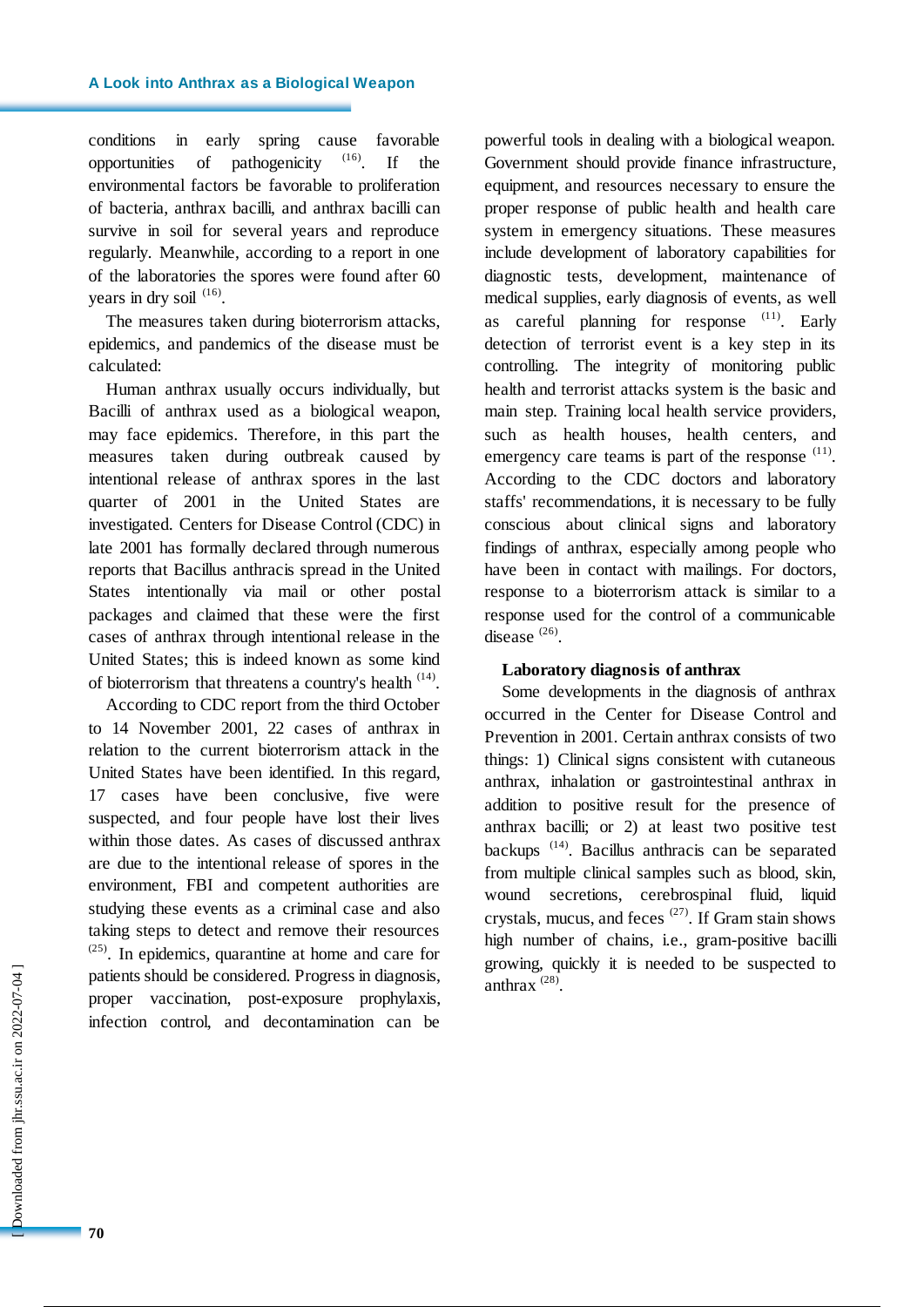

**Figure 4.** Gram stain 500 times more than Bacillus anthracis

Anthrax vaccines: anthrax Vaccine is provided from cultivation of Bacilli capsule without nonpathogenic anthrax. Bacilli release antigens were cultured synthetically during their growth and thus were used to make the vaccine. This vaccine must be used only for those who are in imminent danger of the disease such as individuals who are in contact with animals infected by animals' wool, hair, and bone, or laboratory staffs who are in contact with anthrax bacilli  $(16)$ . But US Department of Defense in relation to bioterrorism preparedness argued that all fixed personnel of its army must be vaccinated against this disease  $(29)$ . The mentioned vaccine in the 92/5 % cases is effective. It should be injected in 5.0 mL intramuscularly three times at two-week intervals, next another three times in six months intervals, followed by a 12-month interval (16). It should be noted that its effectiveness in relation to cutaneous anthrax has been reported about 93  $% ^{(29)}$ .

## **Treatment consisted of 4 steps:**

Antimicrobial treatment: Many experts believe that effective drug for treating victims of biological attacks with anthrax is ciprofloxacin (400 mg IV every 12 hours). Doxycycline (100 mg IV every 12 hours) is an acceptable alternative  $(27)$ . Ciprofloxacin and doxycycline are considered as important drugs in treatment of cutaneous anthrax. Of course, if there is a systemic illness, severe edema or when there is a wound in the head and neck, treatment with intravenous medications (such

as inhaled type) are recommended. If there is severe edema or swelling of the head and neck area combined with skin anthrax, corticosteroids must be prescribed  $(30)$ . Time for the treatment of cutaneous anthrax is 7-10 days and inhaled anthrax it is 60 days. Since it is possible to have inhalation anthrax at the same time in bioterrorism attack, regardless of whether skin infection can lead to effective safety, and late spores activation in the body cannot be completely ruled out, it is recommended for those who are currently suffering from skin anthrax to be treated in 60 days  $(14)$ .

2- Post-exposure prophylaxis: Prophylaxis after exposure to anthrax takes place through ciprofloxacin (500 mg IV every 12 hours) or doxycycline (100 mg IV every 12 hours). In the absence of vaccines, prophylaxis continues for 60 days  $(31)$ .

3- Treatment with antitoxin: This procedure is still under investigation. Immunoglobulin prepared from people vaccinated against anthrax, is the same as the antitoxin used on a trial basis <sup>(6)</sup>.

4- Care treatment: This procedure is for patients with severe anthrax in shock stage  $(32)$ .

## **Conclusion**

Early detection of threats and application of appropriate measures can prevent the occurrence of anthrax. People in contact with contaminated objects or certain infected environments should be covered by prophylaxis. It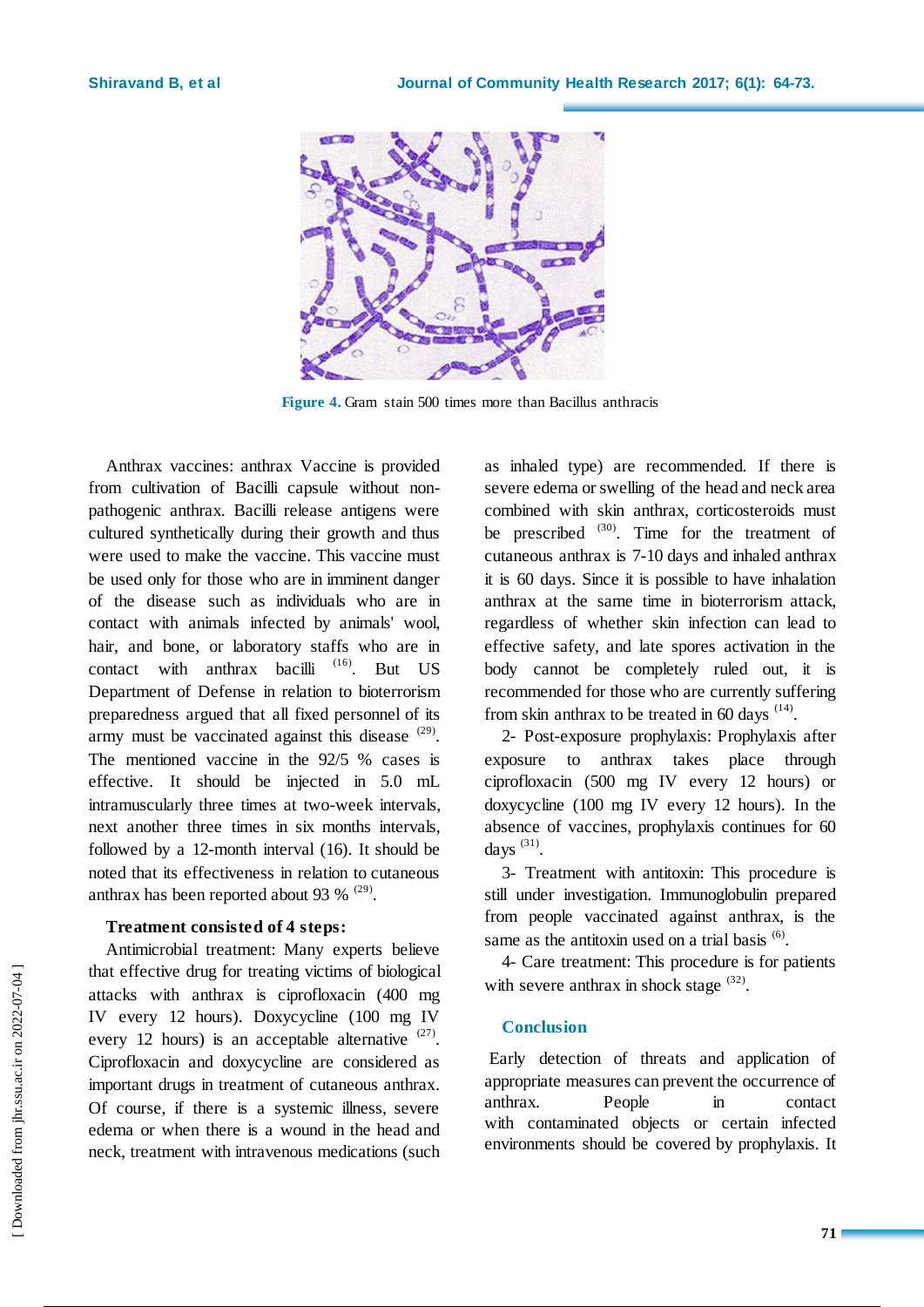## **A Look into Anthrax as a Biological Weapon**

is recommended to post personnel who are in touch with letters; i.e., engineers in contact by postal facilities, to use protective equipment. Clinicians and laboratory staff should be very vigilant about signs, symptoms, and laboratory test results of anthrax. Suspected letters' characteristics include inappropriate or unusual labels, abnormal sender addresses or absence of them, addresses without the name of the city, or containing a city name other than which the letter must come from. If there is a suspicious package, it should not be opened, it must be carried with caution and least

contact, and eventually the competent authority should be notified.

### **Acknowledgment**

This research was funded by the Shahid Sadoughi University of Medical Sciences, Yazd, Iran.

#### **Conflict of Interest**

There is not conflict of interest between the authors.

## **References**

- 1- Akbarein H, Bahonar A, Dabbagh Moghaddam A, et al. Glanders, a new vision on an old biological weapon. Ann Mil Health Sci Res. 2012;10(2):143-62.
- 2- Hatami H. Biological defence and its important in public health. Textbook of Public Health. Tehran: Arjmand Press; 2005.[Persian]
- 3- Hatami H. Clinical epidemiology and control of Melioidosis and Glanders. Hatami H Clinical epidemiology and control of diseases related to bioterrorism Tehran: Seda Publication; 2002.[Persian]
- 4- Mehrabi A. The use of biological warfare in history. Tehran: Research Center of Health and Nutrition of Military Medicine Institutte; 2002. [Persian]
- 5- Jahani M, Shirzad H. Public Health issues in Disaster Preparedness focus on Bioterrorism. Tehran: Jahan jame jam press; 2004. [Persian]
- 6- Inglesby TV, O'Toole T, Henderson DA, et al. Anthrax as a biological weapon, 2002: updated recommendations for management. Jama. 2002;287(17):2236-52.
- 7- Dewan PK, Fry AM, Laserson K, et al. Inhalational anthrax outbreak among postal workers, Washington, DC, 2001. Emerging infectious diseases. 2002;8(10):1066-72.
- 8- Vietri NJ, Purcell BK, Tobery SA, et al. A short course of antibiotic treatment is effective in preventing death from experimental inhalational anthrax after discontinuing antibiotics. Journal of Infectious Diseases. 2009;199(3):336 -41.
- 9- Bisher J. During World War I, terrorists schemed to use anthrax in the cause of Finnish independ ence. Military History. 2003;20(3):18-20.
- 10- Keim P, Van Ert MN, Pearson T, et al. Anthrax molecular epidemiology and forensics: using the appropriate marker for different evolutionary scales. Infection, Genetics and Evolution. 2004;4(3):205-13.
- 11- Wallin A, Luksiene Z, Zagminas K, Surkiene G. Public health and bioterrorism: renewed threat of anthrax and smallpox. Medicina (Kaunas). 2007;43(4):278-84.
- 12- Cherry F. Textbook of pediatric infectious diseases 4th edition. 1998.
- 13- Velimirovic B. Infectious diseases in Europe: a fresh look. WHO Regional Office for Europe; 1984.
- 14- Control CfD, Prevention. Update: Investigation of anthrax associated with intentional exposure and interim public health guidelines, October 2001. MMWR Morbidity and mortality weekly report. 2001;50(41):889.
- 15- Doganay M, Metan G, Alp E. A review of cutaneous anthrax and its outcome. Journal of infection and public health. 2010;3(3):98-105.
- 16- Perret C, Maggi L, Pavletic C, et al. Ántrax (Carbunco). Revista chilena de infectología. 2001;18(4):291-9.
- 17- Mohsen A, El-Kersh K. Variable ECG findings associated with pulmonary embolism. BMJ case reports. 2013;2013:bcr2013008697.
- 18- Hicks CW, Sweeney DA, Cui X, et al. An overview of anthrax infection including the recently identified form of disease in injection drug users. Intensive care medicine. 2012;38(7):1092-104.
- 19- Warrell DA, Cox TM, Firth JD. Oxford textbook of medicine: Oxford University Press; 2003.
- 20- Meselson M, Guillemin J, Hugh-Jones M, et al. The Sverdlovsk anthrax outbreak of 1979. Science. 1994;266(5188):1202-1208.